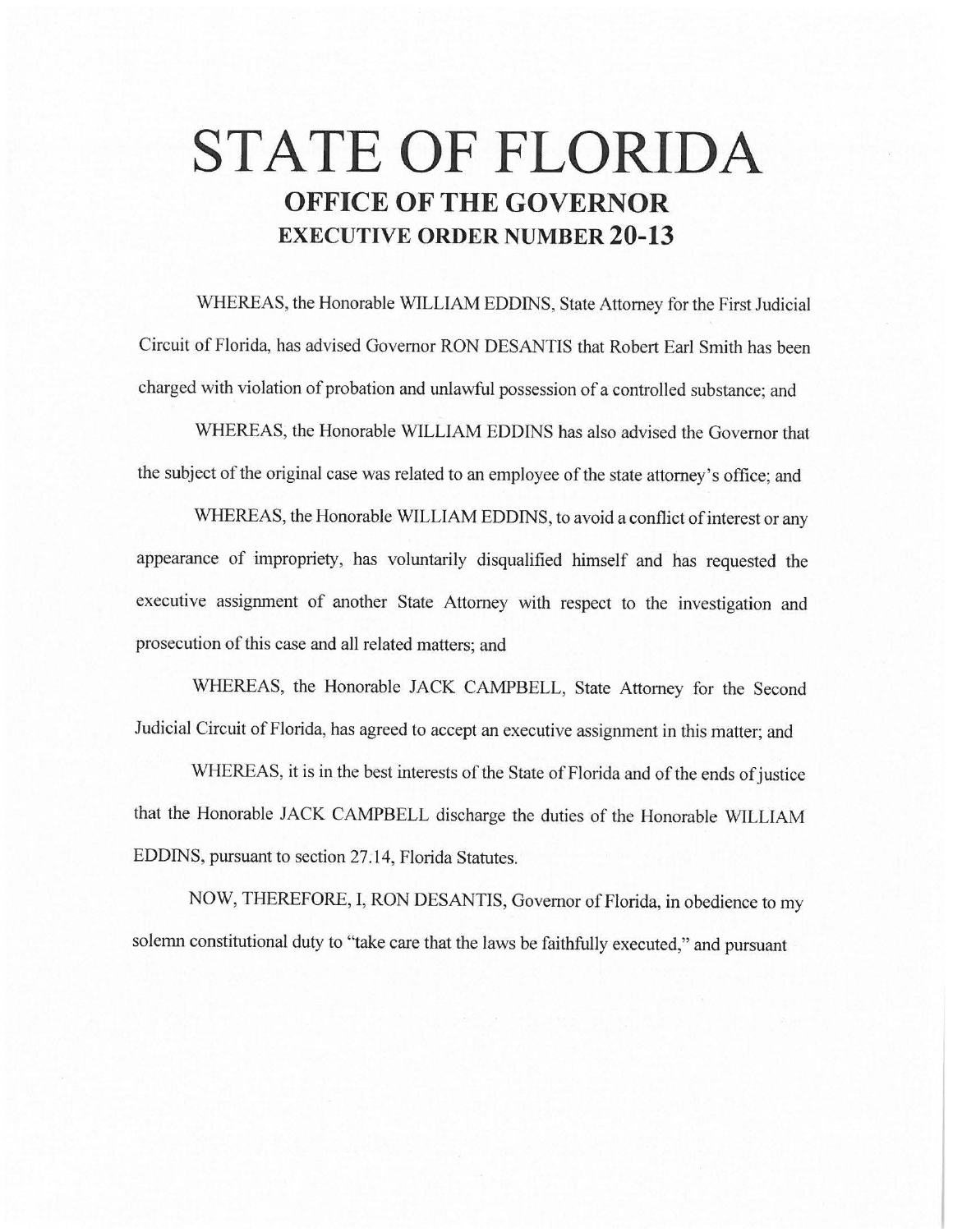to the Constitution and laws of the State of Florida, issue the following Executive Order, effective immediately:

## Section 1.

The Honorable JACK CAMPBELL, State Attorney for the Second Judicial Circuit of Florida, referred to as the "Assigned State Attorney," is assigned to discharge the duties of the Honorable WILLIAM EDDINS, State Attorney for the First Judicial Circuit of Florida, as they relate to the investigation, prosecution, and all matters related to Robert Earl Smith. Section 2.

The Assigned State Attorney or one or more Assistant State Attorneys and Investigators, who have been designated by the Assigned State Attorney, shall proceed immediately to the First Judicial Circuit of Florida, and are vested with the authority to perform the duties prescribed herein.

## Section 3.

All residents of the First Judicial Circuit are requested, and all public officials are directed, to cooperate and render whatever assistance is necessary to the Assigned State Attorney, so that justice may be served.

## Section 4.

The period of this Executive Assignment shall be for one (1) year, to and including January 10, 2021.